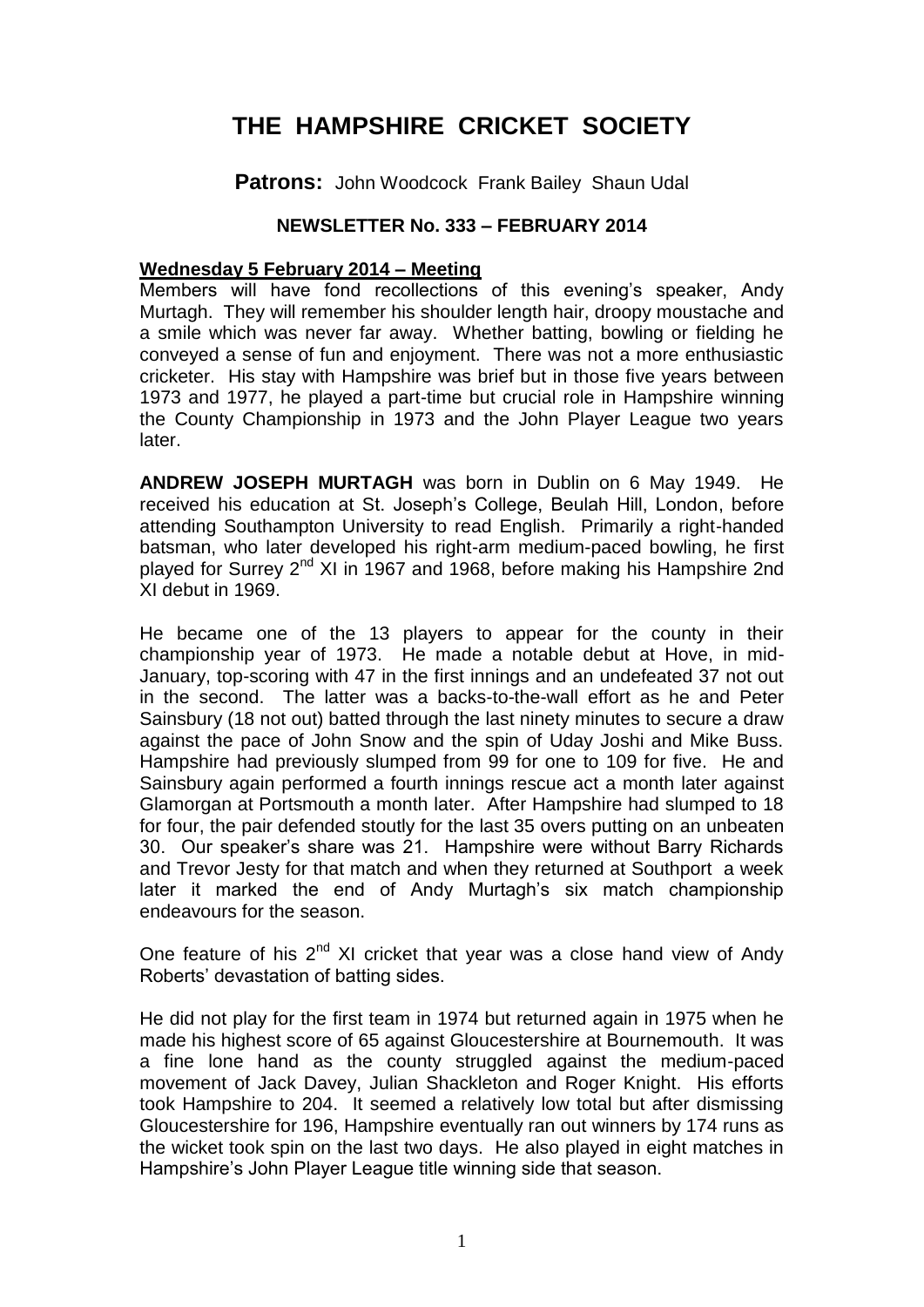He went on to make his highest score in limited-overs cricket of 65 not out against Derbyshire at Bournemouth in the JPL in the next season, as well as being a member of the Hampshire side that won the Tilcon Trophy at Harrogate and Fenner Trophy at Scarborough later in the season.

After his brief sojourn into county cricket he began his teaching career first at Stroud School, Romsey. He joined Malvern College in 1980 to teach English and to manage cricket. He remained in these posts for 30 years, and was a housemaster for eighteen. Now retired, he has embarked on a third career as a writer. In 2012, his biography of "*George Chesterton – A Remarkable Man",*  the former Worcestershire cricketer and fellow teacher at Malvern was shortlisted for the MCC-Cricket Society Book of the Year. It is an excellent read.

This is Andy Murtagh's second appearance at the Society. He previously spoke at Basingstoke Sports Centre on 26 January 1978.

### **Wednesday 4 December 2013 – Report**

Members enjoyed a splendidly nostalgic evening in the company of Richard Gilliat. He began by saying that he was a Yorkshire supporter as a boy as he had an affinity with their left-handers. His Grandfather played for England at football; he scored a hat-trick but never played again as he was a vicar and matches in those far-off days were on a Sunday. He described his schooldays at Charterhouse under the tutelage of George Geary and Doug Wright before recounting the circumstances of his being accepted at Oxford University. The University had turned down a previous Carthusian, Peter May, and were anxious to ensure that there was not a repetition!

Whilst at Charterhouse he turned out for Surrey 2<sup>nd</sup> XI but never felt comfortable there and so when he was invited to join Hampshire by Desmond Eagar he accepted immediately. He then moved on to two of Hampshire's greats. He first saw Barry Richards when the latter played for South African Schools at Charterhouse. He recounted that when overseas players were allowed to play without a residential qualification in 1969, Hampshire thought they had signed Clive Lloyd. The county had agreed terms with him but he subsequently received a better offer from Lancashire. Richards had predicted he would score 2000 runs in his first season but his first innings at Hove resulted in him being lbw to John Snow for a duck. However, he made a halfcentury in the second and subsequently fulfilled his prediction. He later recalled the now legendary Richards/Bedi duel at Southampton in 1973 which was one of the most enjoyable moments of his career.

He first saw Gordon Greenidge play for Berkshire Barbars. With one pad and no gloves he battered a club and ground side at Northlands Road. Desmond Eagar signed him up virtually as he left the field. He then endured a wretched season in the  $2^{nd}$  XI and was only retained by a 7/6 vote by the Committee. He then bulked up by physical work in the ensuing winter, and such was his improvement, he made his Hampshire debut at the end of the following season.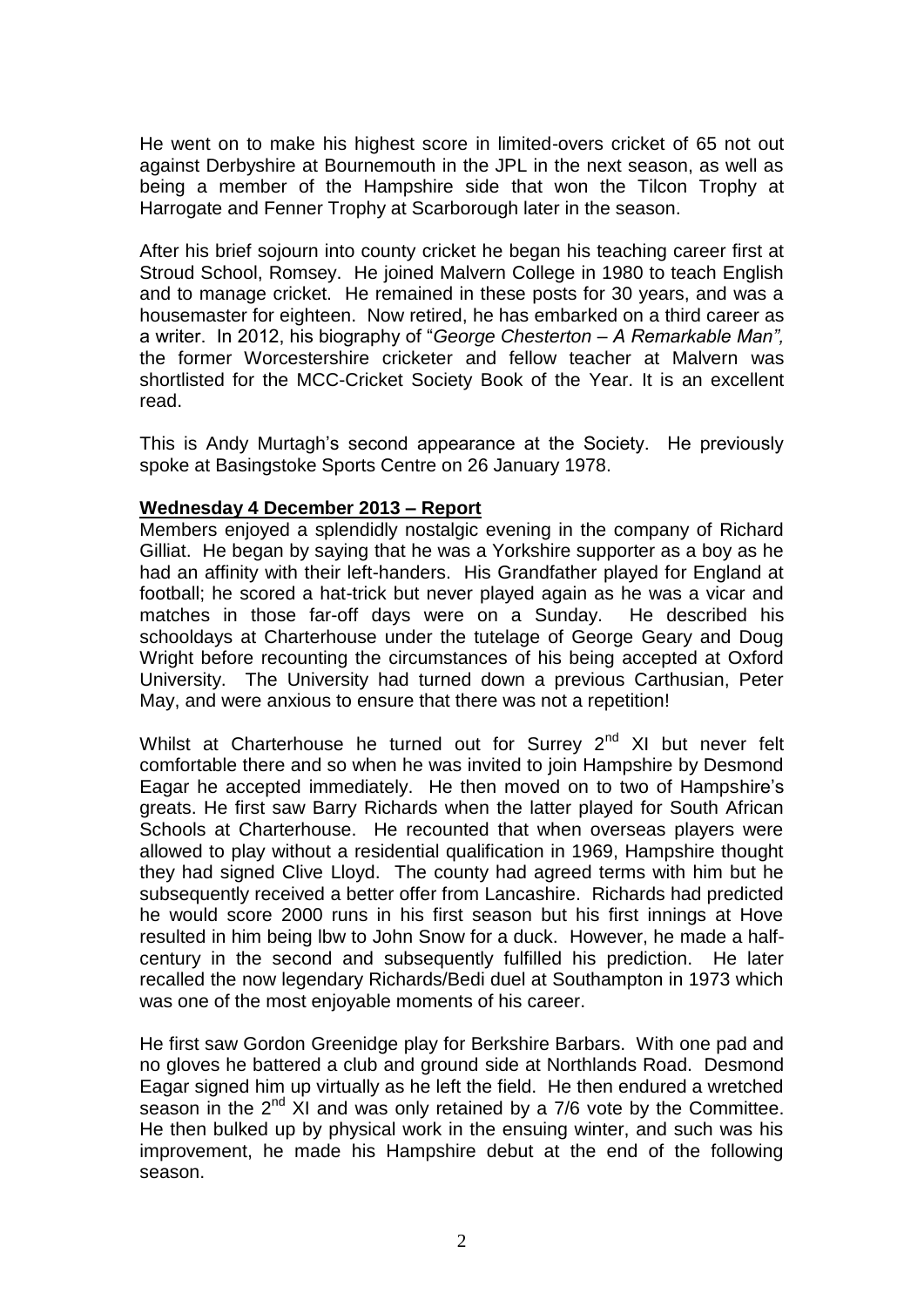Another of the great Hampshire players he recalled was Roy Marshall, who was a "fantastic" batsman but whose captaincy was the antithesis of his batting. However, a partnership with Marshall restored his confidence in 1969 after he was hit on the head by Keith Boyce. After retiring hurt, he returned to the crease with Marshall suggesting they go for quick runs. Everything flew off the middle of the bat as he raced to the season's fastest century. It was also the prelude to his most successful season with the bat.

When asked about the 1973 Championship, he said the success was founded on confidence from an early run of wins. There were also no long-term injuries or test calls. The team scored their runs quickly and therefore had more time to bowl sides out. He also enjoyed the support of a good background team in Desmond Eagar, Charles Knott and Geoffrey Ford. In the Q&A session he answered a question on the Andy Roberts/David O'Sullivan issue. Hampshire's priority was a fast bowler. The decision was partly influenced by doubts about the legitimacy of the New Zealand's bowling action. He recounted that Hampshire had been offered two young players by the Antiguan Cricket Association. Staggeringly, both Roberts and Viv Richards had been turned down by Surrey and Essex. Hampshire could take, of course, only one of them. He touched on the celebration dinner in the summer and commented on how good it was to see Tom Mottram again.

He gave up cricket because it became a job rather than a game. He doubted if he would have stayed as long if he had not been captain. (Editor's note: Nick Pocock expressed similar sentiments at the Annual Dinner two years earlier)

On the current game, he thought players put too much pressure on umpires and that gamesmanship and sledging had gone too far. He thought that test cricketers were setting a bad example to youngsters. Over rates were slow and he wondered whether bowlers were being injured though being athletically fit, rather than bowling fit.

It was an hour of wisdom and reminiscence which was thoroughly appreciated by all those present. Members then enjoyed a further hour and a half with an excellent meal and good conversation.

### **JOHN ARLOTT CENTENARY**

The 25<sup>th</sup> of this month will mark the centenary of the birth of John Arlott. He was, of course, one of the Society's original patrons and remained so until his death in January 1992. All members will have their own memories of his broadcasting and, thankfully, some of his most evocative commentaries are available on compact disc. Also, readers of the Hampshire Handbook in the 1950s and 1960s will remember his affectionate biographical character studies of Hampshire's beneficiaries. Apart from *Fred: Portrait of a Fast Bowler* and a monograph of Maurice Tate, those articles were arguably his best cricket literary work.